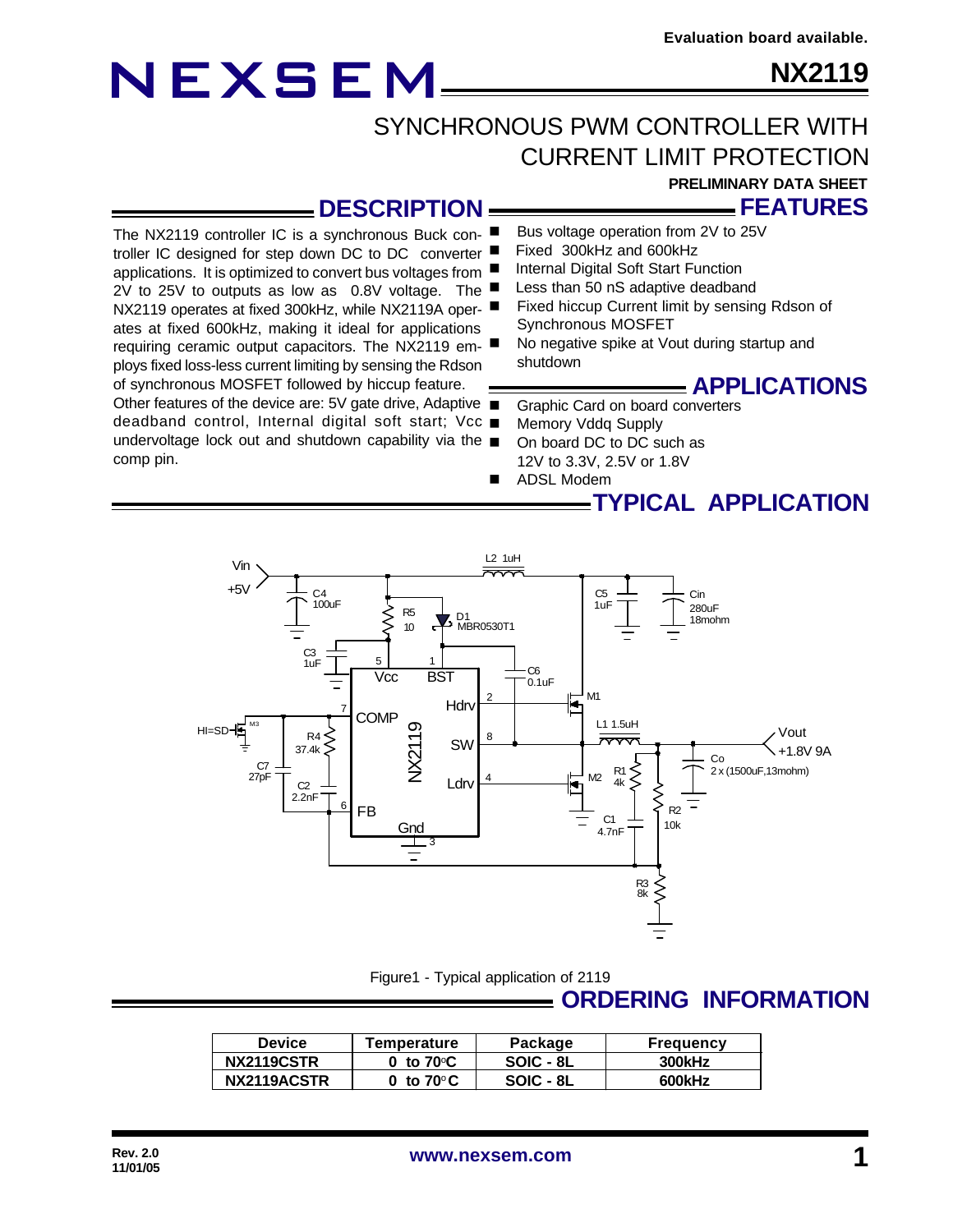### **ABSOLUTE MAXIMUM RATINGS**

| Operating Junction Temperature Range  -40°C to 125°C |  |  |
|------------------------------------------------------|--|--|
|                                                      |  |  |

CAUTION: Stresses above those listed in "ABSOLUTE MAXIMUM RATINGS", may cause permanent damage to the device. This is a stress only rating and operation of the device at these or any other conditions above those indicated in the operational sections of this specification is not implied.

### **PACKAGE INFORMATION**



### **ELECTRICAL SPECIFICATIONS**

Unless otherwise specified, these specifications apply over Vcc = 5V, and T<sub>A</sub>= 0 to 70°C. Typical values refer to Ta = 25oC. Low duty cycle pulse testing is used which keeps junction and case temperatures equal to the ambient temperature.

| <b>PARAMETER</b>                         | <b>SYM</b>                | <b>Test Condition</b>      | Min | <b>TYP</b> | <b>MAX</b> | <b>Units</b> |
|------------------------------------------|---------------------------|----------------------------|-----|------------|------------|--------------|
| <b>Reference Voltage</b>                 |                           |                            |     |            |            |              |
| Ref Voltage                              | $V_{REF}$                 |                            |     | 0.8        |            | V            |
| Ref Voltage line regulation              |                           |                            |     | 0.2        |            | %            |
| <b>Supply Voltage(Vcc)</b>               |                           |                            |     |            |            |              |
| V <sub>cc</sub> Voltage Range            | $V_{\rm CC}$              |                            | 4.5 | 5          | 5.5        | V            |
| V <sub>CC</sub> Supply Current (Static)  | $I_{CC}$ (Static)         | Outputs not switching      |     | 3          |            | mA           |
| V <sub>cc</sub> Supply Current           | $I_{\rm CC}$              | $CLOAD=3300pF FS=300kHz$   |     | TBD        |            | mA           |
| (Dynamic)                                | (Dynamic)                 |                            |     |            |            |              |
| Supply Voltage(V <sub>BST</sub> )        |                           |                            |     |            |            |              |
| V <sub>BST</sub> Supply Current (Static) | $I_{\text{BST}}$ (Static) | Outputs not switching      |     | 0.2        |            | mA           |
| V <sub>BST</sub> Supply Current          | $I_{\text{BST}}$          | $CLOAD=3300pF$ $FS=300kHz$ |     | <b>TBD</b> |            | mA           |
| (Dynamic)                                | (Dynamic)                 |                            |     |            |            |              |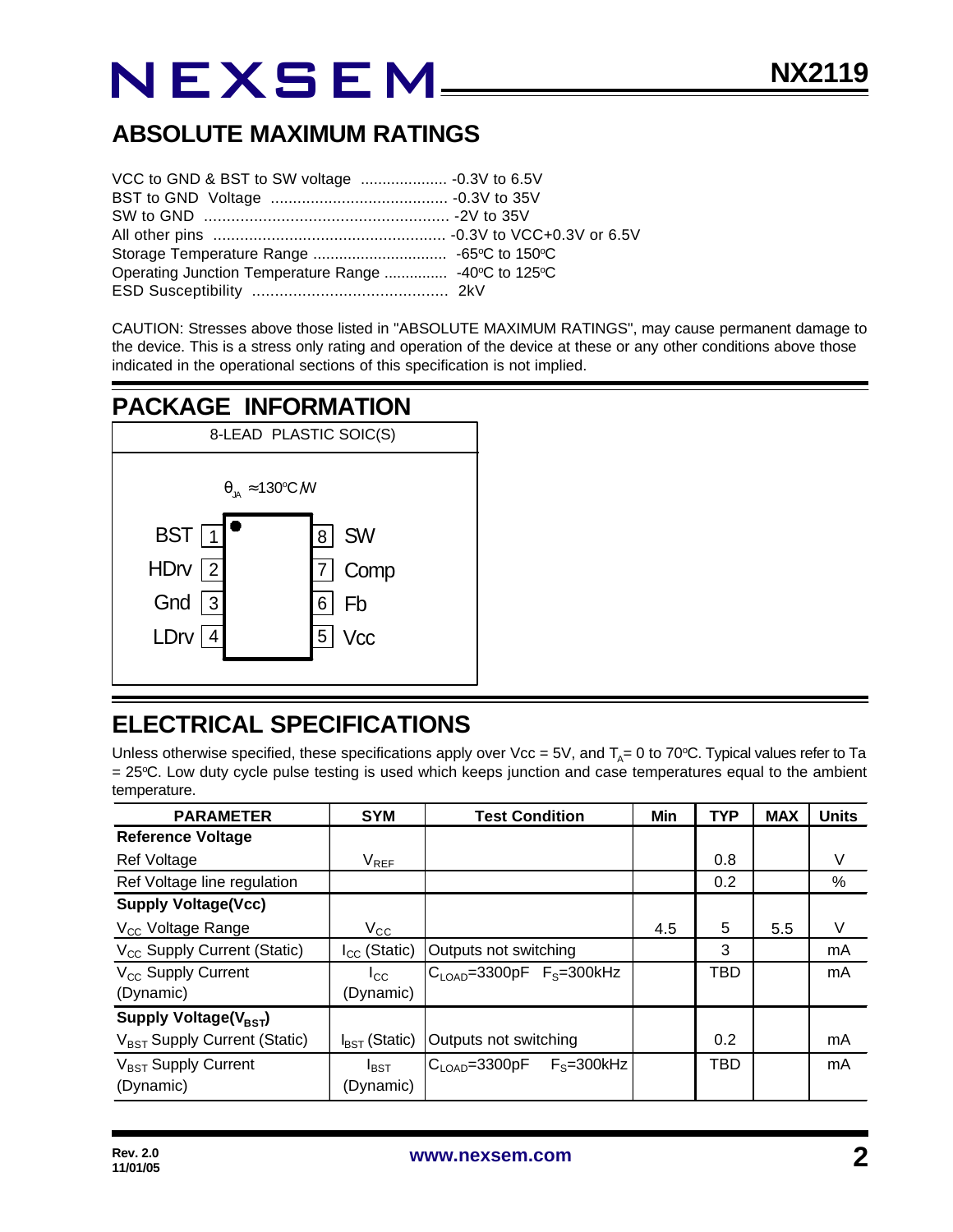## NEXSEM\_\_\_\_\_

| <b>PARAMETER</b>                                                               | <b>SYM</b>           | <b>Test Condition</b>                          | Min | <b>TYP</b> | <b>MAX</b> | <b>Units</b> |
|--------------------------------------------------------------------------------|----------------------|------------------------------------------------|-----|------------|------------|--------------|
| <b>Under Voltage Lockout</b>                                                   |                      |                                                |     |            |            |              |
| $V_{CC}$ -Threshold                                                            | $V_{CC}$ UVLO        | $V_{CC}$ Rising                                | 3.8 | 4          | 4.2        | V            |
| $V_{CC}$ -Hysteresis                                                           | $V_{\text{CC}}$ Hyst | V <sub>CC</sub> Falling                        |     | 0.2        |            | $\vee$       |
| <b>Oscillator (Rt)</b>                                                         |                      |                                                |     |            |            |              |
| Frequency                                                                      | $F_{S}$              | 2119                                           |     | 300        |            | kHz          |
|                                                                                |                      | 2119A                                          |     | 600        |            | kHz          |
| Ramp-Amplitude Voltage                                                         | VRAMP                |                                                |     | 1.5        |            | $\vee$       |
| Max Duty Cycle                                                                 |                      |                                                |     | 95         |            | $\%$         |
| Min Duty Cycle                                                                 |                      |                                                |     |            | 0          | $\%$         |
| <b>Error Amplifiers</b>                                                        |                      |                                                |     |            |            |              |
| Transconductance                                                               |                      |                                                |     | 2000       |            | umho         |
| Input Bias Current                                                             | $\mathsf{lb}$        |                                                |     | 10         |            | nA           |
| Comp SD Threshold                                                              |                      |                                                |     | 0.3        |            | V            |
| <b>Soft Start</b>                                                              |                      |                                                |     |            |            |              |
| Soft Start time                                                                | <b>Tss</b>           | $F_s = 300$ kHz                                |     | 6.8        |            | mS           |
| <b>High Side</b><br>Driver(CL=3300pF)<br>Output Impedance, Sourcing<br>Current | $R_{source}$ (Hdrv)  | $I=200mA$                                      |     | 0.9        |            | ohm          |
| Output Impedance, Sinking<br>Current                                           | $R_{sink}(Hdrv)$     | $I=200mA$                                      |     | 0.65       |            | ohm          |
| <b>Rise Time</b>                                                               | THdrv(Rise)          | $V_{BST}$ - $V_{SW}$ =4.5V                     |     | 50         |            | ns           |
| <b>Fall Time</b>                                                               | THdrv(Fall)          | $V_{BST}$ - $V_{SW}$ =4.5V                     |     | 50         |            | ns           |
| Deadband Time                                                                  | Tdead(L to<br>H)     | Ldrv going Low to Hdrv going<br>High, 10%-10%  |     | 30         |            | ns           |
| <b>Low Side Driver</b><br>(CL=3300pF)                                          |                      |                                                |     |            |            |              |
| Output Impedance, Sourcing<br>Current                                          | $R_{source}$ (Ldrv)  | $I=200mA$                                      |     | 0.9        |            | ohm          |
| Output Impedance, Sinking<br>Current                                           | $R_{sink}(Ldrv)$     | $I=200mA$                                      |     | 0.5        |            | ohm          |
| <b>Rise Time</b>                                                               | TLdrv(Rise)          | 10% to 90%                                     |     | 50         |            | ns           |
| Fall Time                                                                      | TLdrv(Fall)          | 90% to 10%                                     |     | 50         |            | ns           |
| Deadband Time                                                                  | Tdead(H to<br>L)     | SW going Low to Ldrv going<br>High, 10% to 10% |     | 30         |            | ns           |
| <b>OCP</b><br>OCP voltage                                                      |                      |                                                |     | 240        |            | mV           |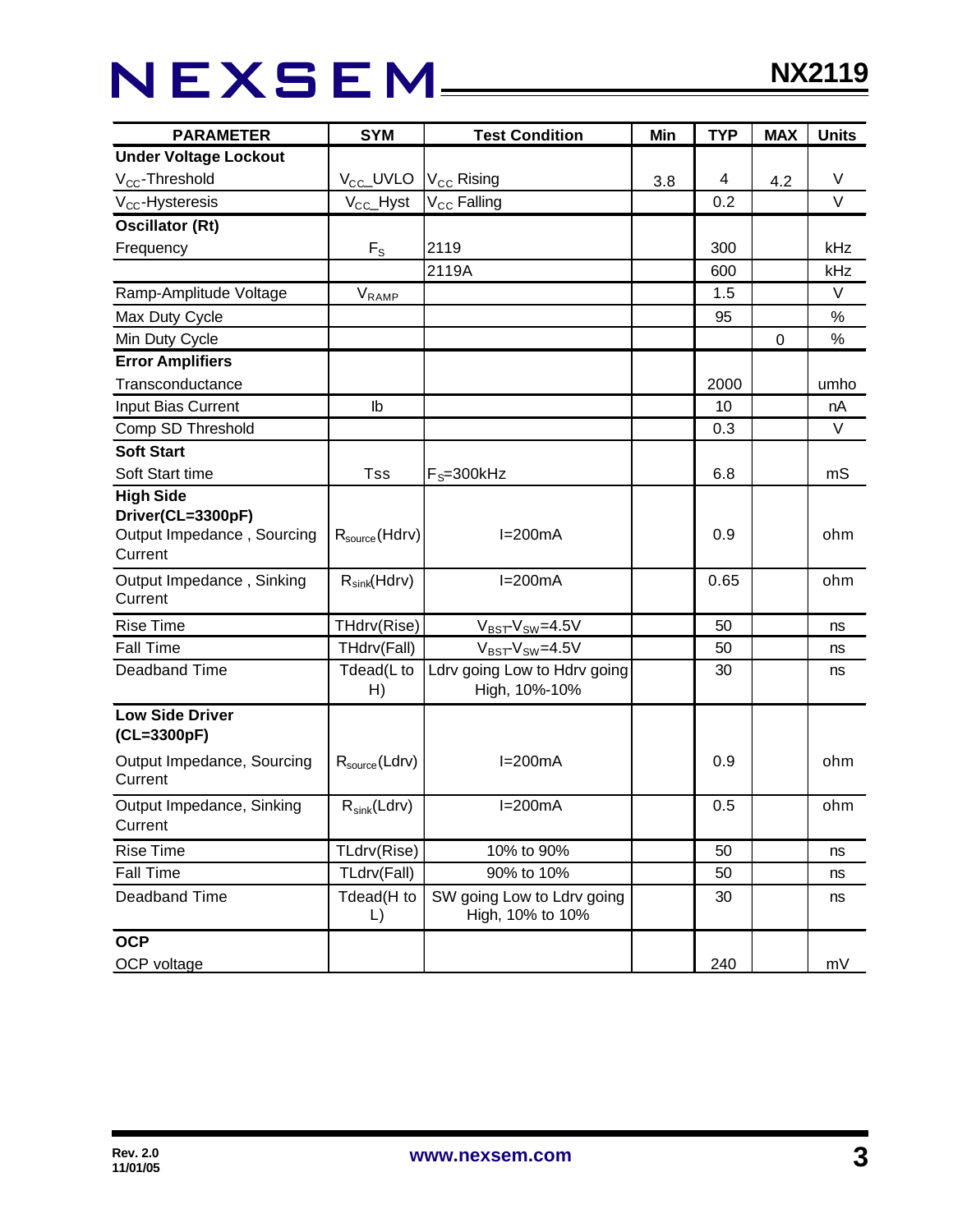### **PIN DESCRIPTIONS**

| PIN#           | <b>PIN SYMBOL</b> | <b>PIN DESCRIPTION</b>                                                                                                                                                                                                                                                                |
|----------------|-------------------|---------------------------------------------------------------------------------------------------------------------------------------------------------------------------------------------------------------------------------------------------------------------------------------|
| 5              | <b>VCC</b>        | Power supply voltage. A high freq 1uF ceramic capacitor is placed as close as<br>possible to and connected to this pin and ground pin.                                                                                                                                                |
| 1              | <b>BST</b>        | This pin supplies voltage to high side FET driver. A high freq 0.1uF ceramic capaci-<br>tor is placed as close as possible to and connected to these pins and respected<br>SW pins.                                                                                                   |
| 3              | <b>GND</b>        | Ground pin.                                                                                                                                                                                                                                                                           |
| 6              | <b>FB</b>         | This pin is the error amplifier inverting input. This pin is connected via resistor divider<br>to the output of the switching regulator to set the output DC voltage.                                                                                                                 |
| 7              | <b>COMP</b>       | This pin is the output of the error amplifier and together with FB pin is used to<br>compensate the voltage control feedback loop. This pin is also used as a shut down<br>pin. When this pin is pulled below 0.3V, both drivers are turned off and internal soft<br>start is reset.  |
| 8              | SW                | This pin is connected to source of high side FET and provides return path for the<br>high side driver. It is also used to hold the low side driver low until this pin is brought<br>low by the action of high side turning off. LDRV can only go high if SW is below 1V<br>threshold. |
| $\overline{2}$ | <b>HDRV</b>       | High side gate driver output.                                                                                                                                                                                                                                                         |
| 4              | <b>LDRV</b>       | Low side gate driver output.                                                                                                                                                                                                                                                          |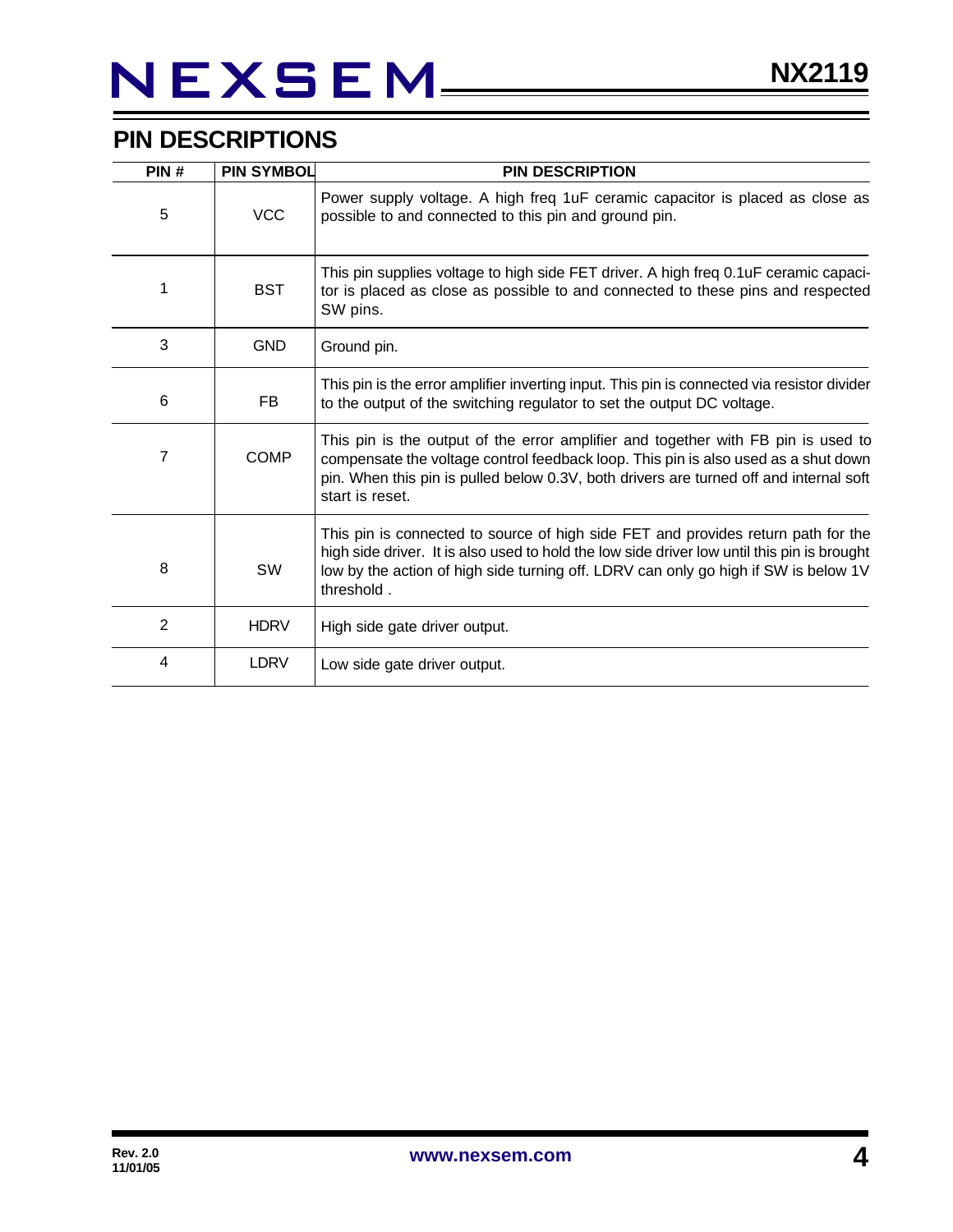### **BLOCK DIAGRAM**



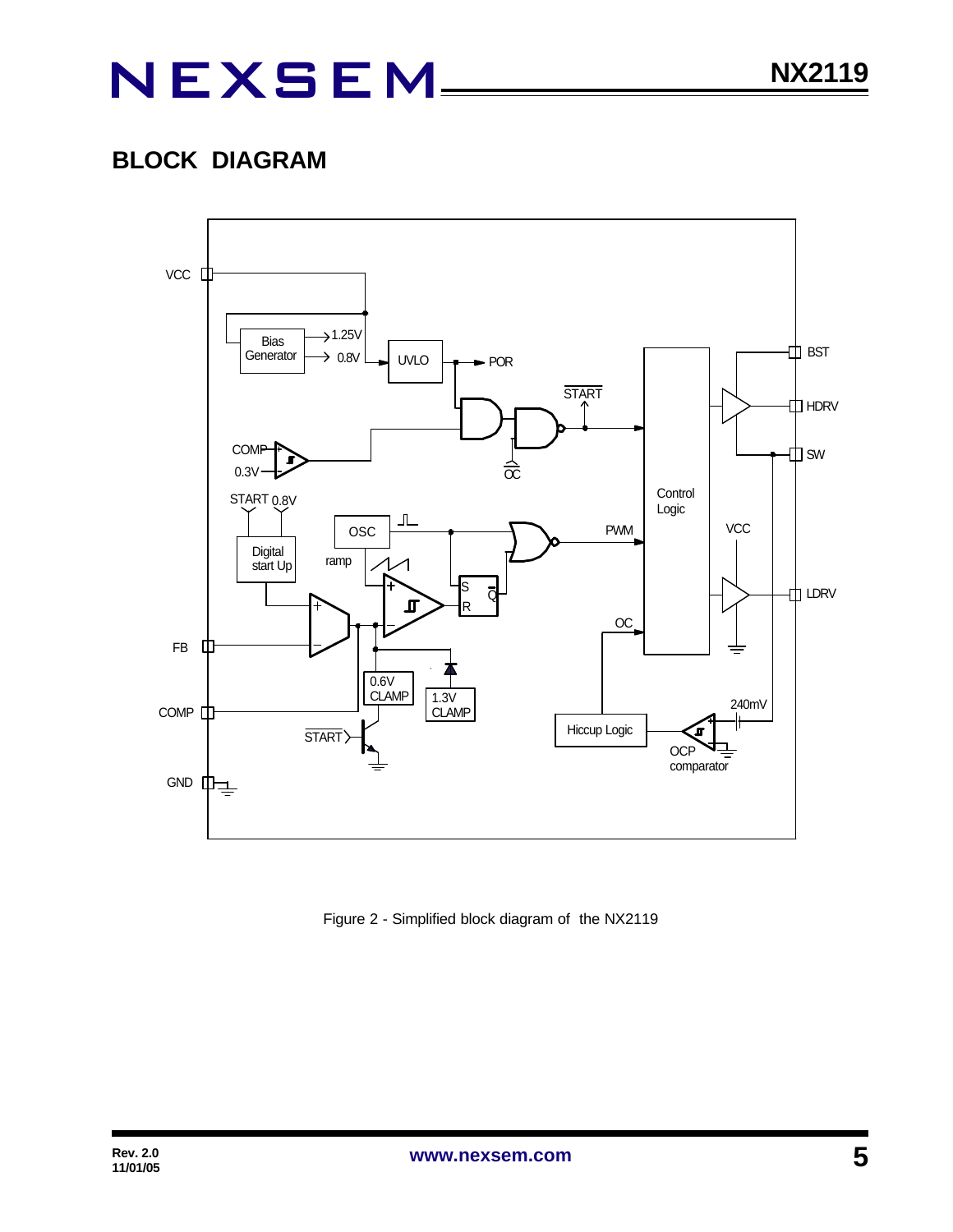### **APPLICATION INFORMATION Symbol Used In Application Information:**

| <b>V<sub>IN</sub></b> | - Input voltage |
|-----------------------|-----------------|
|-----------------------|-----------------|

- VOUT Output voltage
- Iout Output current
- $\Delta V_{RIPPLE}$  Output voltage ripple
- Fs Working frequency
- $\Delta$ IRIPPLE Inductor current ripple

#### **Design Example**

 The following is typical application for NX2119, the schematic is figure 1.

 $V_{IN} = 5V$  $V$ <sub>OUT</sub> $=$ 1.8V  $Fs = 300kHz$  IOUT=9A  $\Delta$ VRIPPLE <=20mV  $\Delta V_{\text{DROOP}} = 100$ mV @ 9A step

#### **Output Inductor Selection**

The selection of inductor value is based on inductor ripple current, power rating, working frequency and efficiency. Larger inductor value normally means smaller ripple current. However if the inductance is chosen too large, it brings slow response and lower efficiency. Usually the ripple current ranges from 20% to 40% of the output current. This is a design freedom which can be decided by design engineer according to various application requirements. The inductor value can be calculated by using the following equations:

$$
L_{\text{OUT}} = \frac{V_{\text{IN}} - V_{\text{OUT}}}{\Delta I_{\text{RIPPLE}}} \times \frac{V_{\text{OUT}}}{V_{\text{IN}}} \times \frac{1}{F_{\text{S}}}
$$
...(1)

 $I_{RIPPLE}$  =  $k \times I_{OUTPUT}$ 

where k is between 0.2 to 0.4. Select k=0.3, then

$$
L_{\text{OUT}} = \frac{5V - 1.8V}{0.3 \times 9A} \times \frac{1.8V}{5V} \times \frac{1}{300kHz}
$$
  
L\_{\text{OUT}} = 1.4uH

Choose inductor from COILCRAFT DO5010P-152HC with L=1.5uH is a good choice.

Current Ripple is recalculated as

$$
\Delta I_{RIPPLE} = \frac{V_{IN} - V_{OUT}}{L_{OUT}} \times \frac{V_{OUT}}{V_{IN}} \times \frac{1}{F_s}
$$
  
= 
$$
\frac{5V - 1.8V}{1.5uH} \times \frac{1.8v}{5v} \times \frac{1}{300kHz} = 2.56A
$$
...(2)

#### **Output Capacitor Selection**

Output capacitor is basically decided by the amount of the output voltage ripple allowed during steady state(DC) load condition as well as specification for the load transient. The optimum design may require a couple of iterations to satisfy both condition.

#### **Based on DC Load Condition**

The amount of voltage ripple during the DC load condition is determined by equation(3).

$$
\Delta V_{\text{RIPPLE}} = \text{ESR} \times \Delta I_{\text{RIPPLE}} + \frac{\Delta I_{\text{RIPPLE}}}{8 \times F_{\text{s}} \times C_{\text{OUT}}} \quad ...(3)
$$

Where ESR is the output capacitors' equivalent series resistance,  $C_{\text{OUT}}$  is the value of output capacitors.

Typically when large value capacitors are selected such as Aluminum Electrolytic,POSCAP and OSCON types are used, the amount of the output voltage ripple is dominated by the first term in equation(3) and the second term can be neglected.

For this example, POSCAP are chosen as output capacitors, the ESR and inductor current typically determines the output voltage ripple.

$$
ESR_{\text{desire}} = \frac{\Delta V_{\text{RIPPLE}}}{\Delta I_{\text{RIPPLE}}} = \frac{20 \text{mV}}{2.56 \text{A}} = 7.8 \text{m}\Omega \qquad ...(4)
$$

If low ESR is required, for most applications, multiple capacitors in parallel are better than a big capacitor. For example, for 20mV output ripple, POSCAP 2R5TPE220MC with 12m $\Omega$  are chosen.

$$
N = \frac{ESR_{E} \times \Delta I_{RIPPLE}}{\Delta V_{RIPPLE}} \qquad ...(5)
$$

Number of Capacitor is calculated as

$$
N = \frac{12m\Omega \times 2.56A}{20mV}
$$

 $N = 1.5$ 

The number of capacitor has to be round up to a integer. Choose N =2.

If ceramic capacitors are chosen as output ca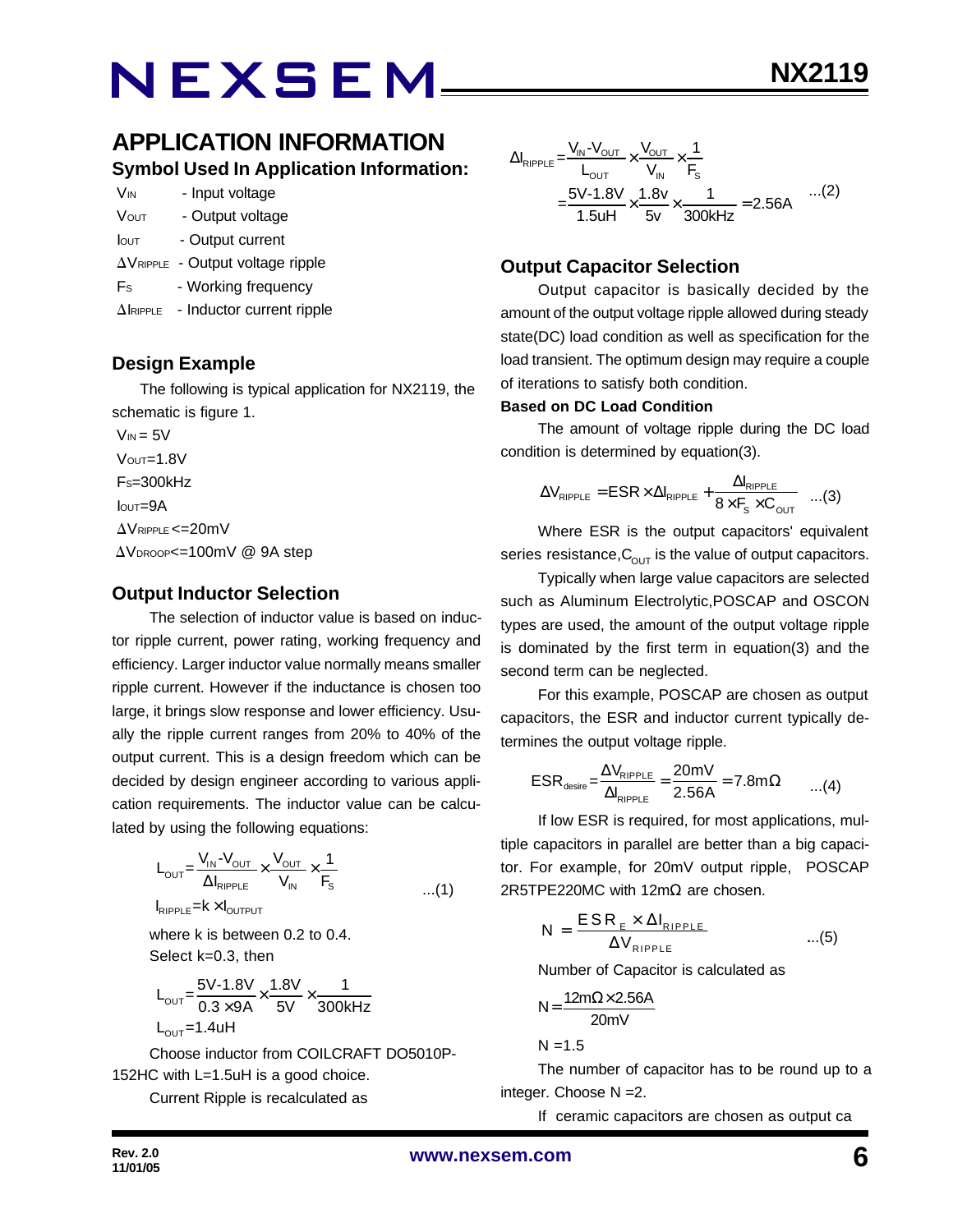pacitors, both terms in equation (3) need to be evaluated to determine the overall ripple. Usually when this type of capacitors are selected, the amount of capacitance per single unit is not sufficient to meet the transient specification, which results in parallel configuration of multiple capacitors .

For example, one 100uF, X5R ceramic capacitor with 2mΩ ESR is used. The amount of output ripple is

$$
\Delta V_{\text{RIPPLE}} = 2m\Omega \times 2.56A + \frac{2.56A}{8 \times 300kHz \times 100uF}
$$

$$
= 15mV
$$

Although this meets DC ripple spec, however it needs to be studied for transient requirement.

#### **Based On Transient Requirement**

Typically, the output voltage droop during transient is specified as:

 $\Delta V_{\text{DROOP}} < \Delta V_{\text{TRAN}}$  @ step load  $\Delta I_{\text{STEP}}$ 

During the transient, the voltage droop during the transient is composed of two sections. One Section is dependent on the ESR of capacitor, the other section is a function of the inductor, output capacitance as well as input, output voltage. For example, for the overshoot, when load from high load to light load with a  $\Delta I_{\text{STED}}$ transient load, if assuming the bandwidth of system is high enough, the overshoot can be estimated as the following equation.

$$
\Delta V_{\text{overshoot}} = ESR \times \Delta I_{\text{step}} + \frac{V_{\text{OUT}}}{2 \times L \times C_{\text{OUT}}} \times \tau^2 \qquad ...(6)
$$

where  $t$  is the a function of capacitor, etc.

$$
\tau = \begin{cases}\n0 & \text{if} \quad L \leq L_{\text{crit}} \\
\frac{L \times \Delta I_{\text{step}}}{V_{\text{OUT}}} - \text{ESR} \times C_{\text{OUT}} & \text{if} \quad L \geq L_{\text{crit}} \quad \dots (7)\n\end{cases}
$$

where

$$
L_{\text{crit}} = \frac{\text{ESR} \times C_{\text{OUT}} \times V_{\text{OUT}}}{\Delta I_{\text{step}}} = \frac{\text{ESR}_{\text{E}} \times C_{\text{E}} \times V_{\text{OUT}}}{\Delta I_{\text{step}}} \quad ...(8)
$$

where  $\mathsf{ESR}_\mathsf{E}$  and  $\mathsf{C}_\mathsf{E}$  represents  $\mathsf{ESR}\;$  and capacitance of each capacitor if multiple capacitors are used in parallel.

The above equation shows that if the selected output inductor is smaller than the critical inductance, the voltage droop or overshoot is only dependent on the ESR of output capacitor. For low frequency capacitor such as electrolytic capacitor, the product of ESR and capacitance is high and  $L \leq L_{crit}$  is true. In that case, the transient spec is dependent on the ESR of capacitor.

In most cases, the output capacitors are multiple capacitors in parallel. The number of capacitors can be calculated by the following

$$
N = \frac{ESR_{E} \times \Delta I_{\text{step}}}{\Delta V_{\text{tran}}} + \frac{V_{\text{OUT}}}{2 \times L \times C_{E} \times \Delta V_{\text{tran}}} \times \tau^{2}
$$
...(9)

where

$$
\tau = \begin{cases}\n0 & \text{if } L \leq L_{\text{crit}} \\
\frac{L \times \Delta I_{\text{step}}}{V_{\text{OUT}}} - \text{ESR}_{\text{E}} \times C_{\text{E}} & \text{if } L \geq L_{\text{crit}} \quad ...(10)\n\end{cases}
$$

For example, assume voltage droop during transient is 100mV for 9A load step.

If the POSCAP 2R5TPE220MC(220uF,  $12m\Omega$ ) is used, the critical inductance is given as

$$
L_{\text{crit}} = \frac{ESR_{\text{E}} \times C_{\text{E}} \times V_{\text{OUT}}}{\Delta I_{\text{step}}} =
$$

$$
\frac{12m\Omega \times 220\mu\text{F} \times 1.9V}{9A} = 0.56\mu\text{H}
$$

The selected inductor is 1.5uH which is bigger than critical inductance. In that case, the output voltage transient not only dependent on the ESR, but also capacitance.

number of capacitors is

$$
\tau = \frac{L \times \Delta I_{\text{step}}}{V_{\text{OUT}}} - ESR_E \times C_E
$$

$$
= \frac{1.5 \mu H \times 9A}{1.8 V} - 12 m\Omega \times 220 \mu F = 4.86 us
$$

$$
N = \frac{ESR_{E} \times \Delta I_{step}}{\Delta V_{tran}} + \frac{V_{OUT}}{2 \times L \times C_{E} \times \Delta V_{tran}} \times \tau^{2}
$$

$$
= \frac{12m\Omega \times 9A}{100mV} + \frac{1.8V}{2 \times 1.5 \mu H \times 220 \mu F \times 100mV} \times (4.86us)^{2}
$$

$$
= 1.7
$$

The number of capacitors has to satisfied both ripple and transient requirement. Overall, we can choose N=2.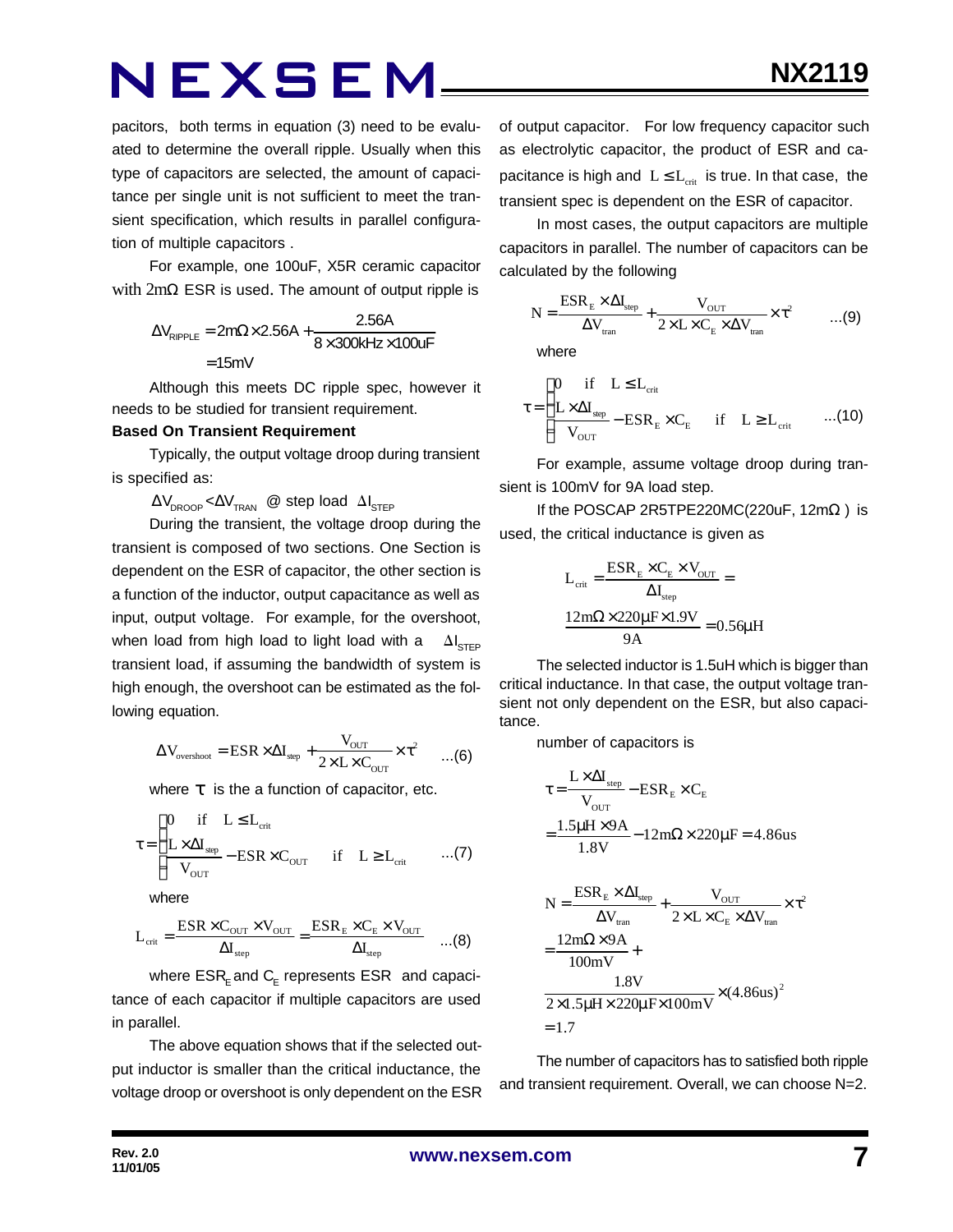It should be considered that the proposed equation is based on ideal case, in reality, the droop or overshoot is typically more than the calculation. The equation gives a good start. For more margin, more capacitors have to be chosen after the test. Typically, for high frequency capacitor such as high quality POSCAP especially ceramic capacitor, 20% to 100% (for ceramic) more capacitors have to be chosen since the ESR of capacitors is so low that the PCB parasitic can affect the results tremendously. More capacitors have to be selected to compensate these parasitic parameters.

#### **Compensator Design**

Due to the double pole generated by LC filter of the power stage, the power system has 180° phase shift, and therefore, is unstable by itself. In order to achieve accurate output voltage and fast transient response,compensator is employed to provide highest possible bandwidth and enough phase margin.Ideally,the Bode plot of the closed loop system has crossover frequency between1/10 and 1/5 of the switching frequency, phase margin greater than  $50^{\circ}$  and the gain crossing 0dB with -20dB/decade. Power stage output capacitors usually decide the compensator type. If electrolytic capacitors are chosen as output capacitors, type II compensator can be used to compensate the system, because the zero caused by output capacitor ESR is lower than crossover frequency. Otherwise type III compensator should be chosen.

#### **A. Type III compensator design**

 For low ESR output capacitors, typically such as Sanyo oscap and poscap, the frequency of ESR zero caused by output capacitors is higher than the crossover frequency. In this case, it is necessary to compensate the system with type III compensator. The following figures and equations show how to realize the type III compensator by transconductance amplifier.

$$
F_{z1} = \frac{1}{2 \times \pi \times R_4 \times C_2}
$$
...(11)

$$
F_{22} = \frac{1}{2 \times \pi \times (R_2 + R_3) \times C_3}
$$
...(12)

$$
F_{P1} = \frac{1}{2 \times \pi \times R_3 \times C_3}
$$
...(13)

$$
F_{P2} = \frac{1}{2 \times \pi \times R_4 \times \frac{C_1 \times C_2}{C_1 + C_2}}
$$
...(14)

where Fz<sub>1</sub>, Fz<sub>2</sub>, F<sub>P1</sub> and F<sub>P2</sub> are poles and zeros in the compensator. Their locations are shown in figure 4.

The transfer function of type III compensator for transconductance amplifier is given by:

$$
\frac{V_{e}}{V_{\text{OUT}}} = \frac{1 - g_{m} \times Z_{f}}{1 + g_{m} \times Z_{in} + Z_{in} / R_{1}}
$$

 For the voltage amplifier, the transfer function of compensator is

$$
\frac{V_e}{V_{OUT}} = \frac{-Z_f}{Z_{in}}
$$

To achieve the same effect as voltage amplifier, the compensator of transconductance amplifier must satisfy this condition:  $R_{\mathcal{A}}$ >>2/gm. And it would be desirable if  $R_1$ || $R_2$ || $R_3$ >>1/gm can be met at the same time.



 Figure 3 - Type III compensator using transconductance amplifier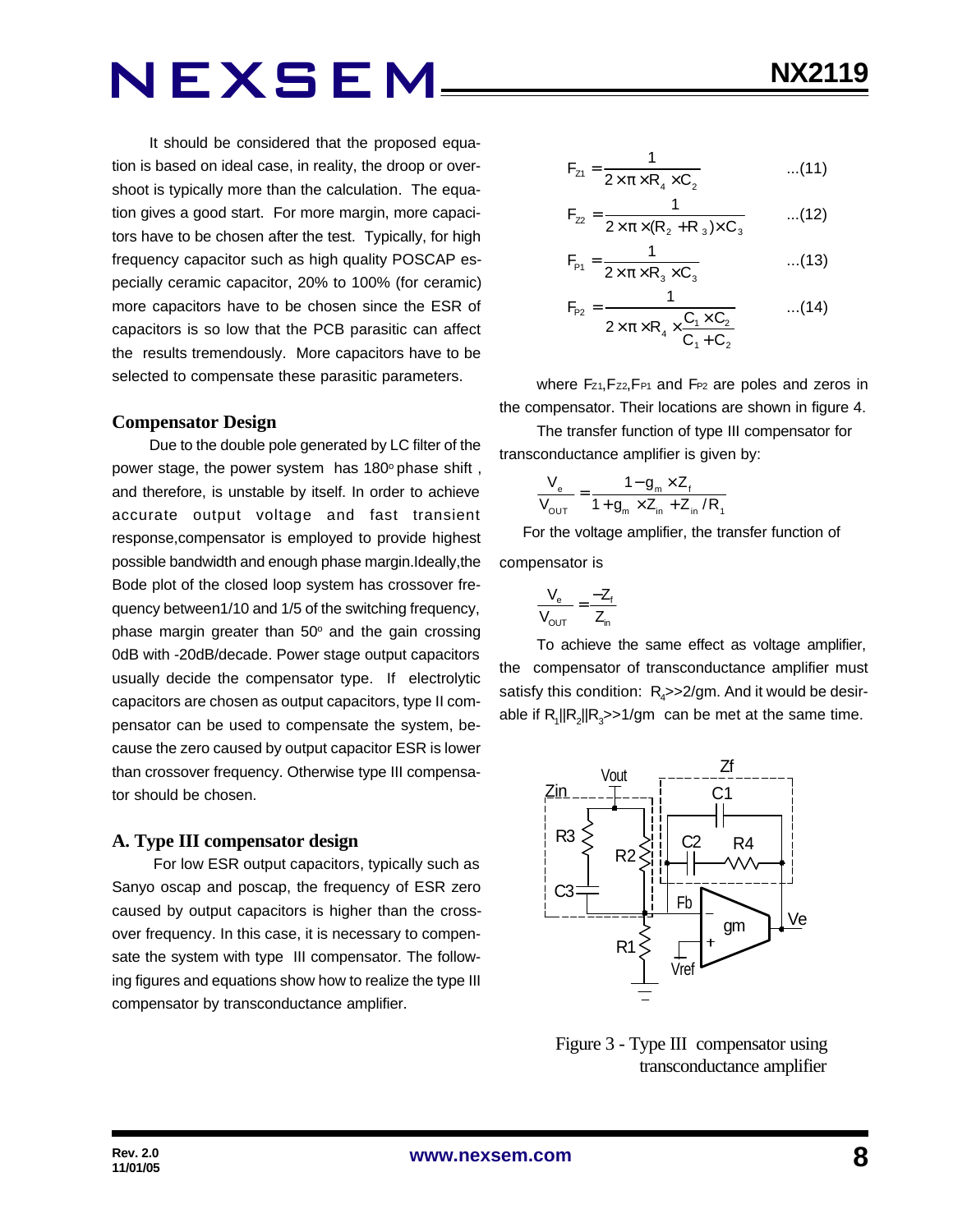Case 1: F<sub>LC</sub><F<sub>o</sub><F<sub>ESR</sub>



Figure 4 - Bode plot of Type III compensator

 Design example for type III compensator are in order. The crossover frequency has to be selected as  $F_{LC}$ < $F_{\rm o}$ < $F_{ESR,}$  and  $F_{\rm o}$ <=1/10~1/5 $F_{\rm s.}$ 

1. Calculate the location of LC double pole  $F_{LC}$ and ESR zero  $F_{FSR}$ .

$$
F_{LC} = \frac{1}{2 \times \pi \times \sqrt{L_{OUT} \times C_{OUT}}}
$$
  
= 
$$
\frac{1}{2 \times \pi \times \sqrt{1.5uH \times 440uF}}
$$
  
= 6.2kHz

$$
F_{ESR} = \frac{1}{2 \times \pi \times ESR \times C_{OUT}}
$$

$$
= \frac{1}{2 \times \pi \times 6m\Omega \times 440uF}
$$

$$
= 60.3kHz
$$

2. Set  $\mathsf{R}_{\mathsf{2}}$  equal to 10k $\Omega.$ 

$$
R_{1} = \frac{R_{2} \times V_{REF}}{V_{OUT} - V_{REF}} = \frac{10k\Omega \times 0.8V}{1.8V - 0.8V} = 8k\Omega
$$

 $\mathsf{Choose}\, R_1 = 8k\Omega.$ 

3. Set zero  $F_{Z2} = F_{LC}$  and  $F_{p1} = F_{ESR}$ .

4. Calculate  $R_4$  and  $C_3$  with the crossover

frequency at 1/10~ 1/5 of the switching frequency. Set F<sub>o</sub>=30kHz.

$$
C_3 = \frac{1}{2 \times \pi \times R_2} \times (\frac{1}{F_2} - \frac{1}{F_{p1}})
$$
  
=  $\frac{1}{2 \times \pi \times 10k\Omega} \times (\frac{1}{6.2kHz} - \frac{1}{60.3kHz})$   
= 2.3nF

$$
R_4 = \frac{V_{\text{osc}}}{V_{\text{in}}} \times \frac{2 \times \pi \times F_0 \times L}{C_3} \times C_{\text{out}}
$$
  
= 
$$
\frac{1.5V}{5V} \times \frac{2 \times \pi \times 30kHz \times 1.5uH}{2.2nF} \times 440uF
$$
  
= 16.9kΩ

Choose C $_{3}$ =2.2nF, R $_{4}$ =16.9k $\Omega$ .

5. Calculate  $\mathsf{C}_2$  with zero  $\mathsf{F}_{\mathsf{z}1}$  at 75% of the LC double pole by equation (11).

$$
C_2 = \frac{1}{2 \times \pi \times F_{z_1} \times R_4}
$$
  
= 
$$
\frac{1}{2 \times \pi \times 0.75 \times 6.2 \text{kHz} \times 16.9 \text{k}\Omega}
$$
  
= 2nF

Choose 
$$
C_2=2.2nF
$$
.

6. Calculate  $\mathsf{C}_\mathsf{1}$  by equation (14) with pole  $\mathsf{F}_{\mathsf{p2}}$  at half the switching frequency.

$$
C_1 = \frac{1}{2 \times \pi \times R_4 \times F_{p_2}}
$$
  
= 
$$
\frac{1}{2 \times \pi \times 16.9 \text{k}\Omega \times 150 \text{k}
$$
  
= 63pF

 $\mathsf{Choose}\ C_{\scriptscriptstyle \!1}=\!\!68$ p $\mathsf{F}.$ 

7. Calculate  $R_3$  by equation (13).

$$
R_{3} = \frac{1}{2 \times \pi \times F_{P1} \times C_{3}}
$$
  
= 
$$
\frac{1}{2 \times \pi \times 60.3 \text{kHz} \times 2.2 \text{nF}}
$$
  
= 1.2k $\Omega$   
Choose R<sub>3</sub>=1.2k $\Omega$ .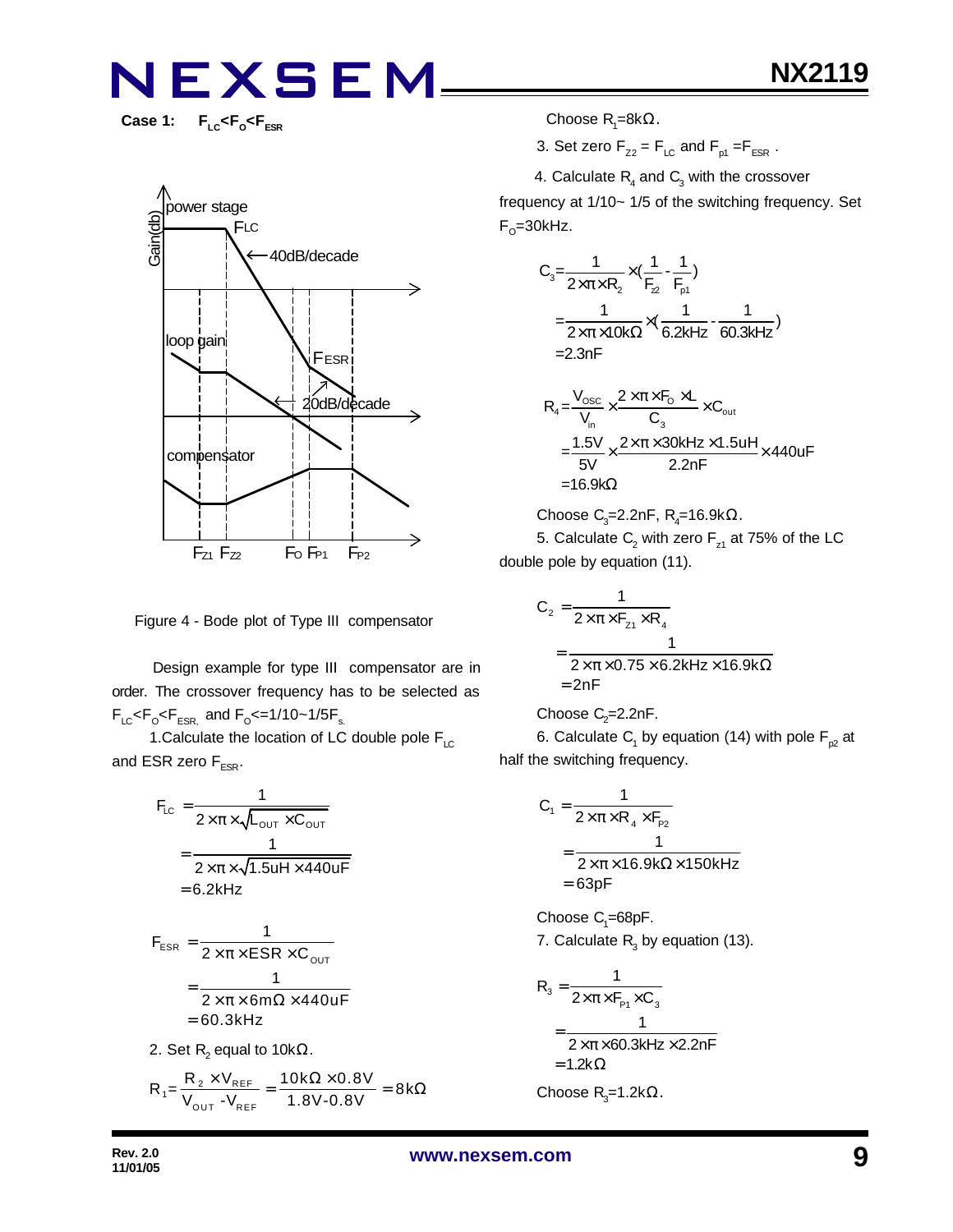$F_{LC}$ < $F_{ESR}$ < $F_{O}$ 



#### Figure 5 - Bode plot of Type III compensator  $(F_{LC}$ < $F_{ESR}$ < $F_{O}$ )

 If electrolytic capacitors are used as output capacitors, typical design example of type III compensator in which the crossover frequency is selected as  $\mathsf{F}_{\text{\tiny{LC}}} \!\!\mathopen{\leq} \!\mathsf{F}_{\text{\tiny{ESR}}} \!\!\mathopen{\leq} \!\mathsf{F}_{\text{\tiny{O}}}$  and  $\mathsf{F}_{\text{\tiny{O}}} \!\!\mathopen{\leq} \!=\! 1/10 \!\!\mathclose{\sim} \!1/\!5 \mathsf{F}_{\text{\tiny{S}}}$  is shown as the following steps. Here two SANYO MV-WG1500 with 13 m $\Omega$  is chosen as output capacitor.

1. Calculate the location of LC double pole  $F_{\text{LC}}$ and ESR zero  $F_{FSR}$ .

$$
F_{LC} = \frac{1}{2 \times \pi \times \sqrt{L_{OUT} \times C_{OUT}}}
$$
\n
$$
= \frac{1}{2 \times \pi \times \sqrt{1.5uH \times 3000uF}}
$$
\n
$$
= 2.3kHz
$$
\n
$$
F_{ESR} = \frac{1}{2 \times \pi \times ESR \times C_{OUT}}
$$
\n
$$
= \frac{1}{2 \times \pi \times 6.5m\Omega \times 3000uF}
$$
\n
$$
= 8.2kHz
$$

2. Set  $\mathsf{R}_{\mathsf{2}}$  equal to 10k $\Omega$ .

$$
R_{1} = \frac{R_{2} \times V_{REF}}{V_{OUT}} = \frac{10k\Omega \times 0.8V}{1.8V - 0.8V} = 8k\Omega
$$
  
Choose R<sub>1</sub>=8.06k $\Omega$ .  
3. Set zero F<sub>z2</sub> = F<sub>LC</sub> and F<sub>p1</sub> =F<sub>ESR</sub>.  
4. Calculate C<sub>3</sub>.  

$$
C_{3} = \frac{1}{2 \times \pi \times R_{2}} \times (\frac{1}{F_{2}} - \frac{1}{F_{p1}})
$$

$$
= \frac{1}{2 \times \pi \times 10k\Omega} \times (\frac{1}{2.3kHz} - \frac{1}{8.2kHz})
$$

$$
= 4.76nF
$$
Choose C<sub>3</sub>=4.7nF.  
5. Calculate R<sub>3</sub>.

$$
R_{3} = \frac{1}{2 \times \pi \times F_{P1} \times C_{3}}
$$
  
= 
$$
\frac{1}{2 \times \pi \times 8.2 \text{kHz} \times 4.7 \text{nF}}
$$
  
= 4.1k $\Omega$ 

Choose  $\mathsf{R}_{\mathfrak{\text{3}}}$ =4kΩ. 6. Calculate  $\mathsf{R}_{\mathsf{4}}$  with  $\mathsf{F}_{\mathsf{O}}\!\!=\!\!30\mathsf{k}$ Hz.

$$
R_4 = \frac{V_{\text{osc}}}{V_{\text{in}}} \times \frac{2 \times \pi \times F_0 \times L}{ESR} \times \frac{R_2 \times R_3}{R_2 + R_3}
$$
  
=  $\frac{1.5V}{5V} \times \frac{2 \times \pi \times 30kHz \times 1.5uH}{6.5m\Omega} \times \frac{10k\Omega \times 4k\Omega}{10k\Omega + 4k\Omega}$   
= 37.3k $\Omega$ 

Choose R<sub>4</sub>=37.4k $\Omega$ .

7. Calculate  $\mathsf{C}_2$  with zero  $\mathsf{F}_{\mathsf{z}1}$  at 75% of the LC double pole by equation (11).

$$
C_2 = \frac{1}{2 \times \pi \times F_{z_1} \times R_4}
$$
  
= 
$$
\frac{1}{2 \times \pi \times 0.75 \times 2.3 \text{kHz} \times 37.4 \text{k}\Omega}
$$
  
= 2.4nF

Choose  $C_2$ =2.2nF.

8. Calculate  $\mathsf{C}_\mathsf{1}$  by equation (14) with pole  $\mathsf{F}_{\mathsf{p2}}$  at half the switching frequency.

$$
C_1 = \frac{1}{2 \times \pi \times R_4 \times F_{p_2}}
$$
  
= 
$$
\frac{1}{2 \times \pi \times 37.4 k\Omega \times 150 kHz}
$$
  
= 28pF

Choose  $C_1 = 27pF$ .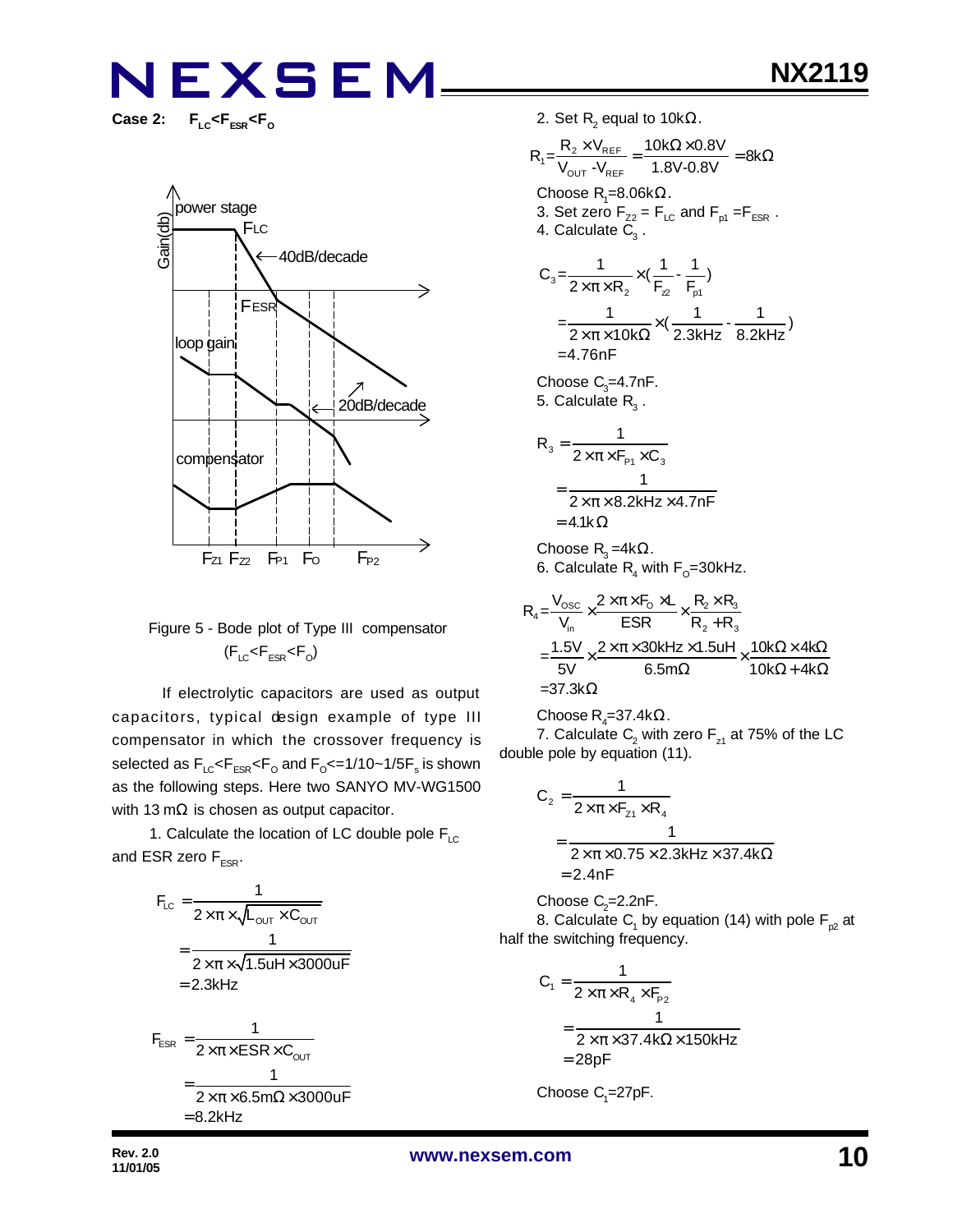#### **B. Type II compensator design**

If the electrolytic capacitors are chosen as power stage output capacitors, usually the Type II compensator can be used to compensate the system.

Type II compensator can be realized by simple RC circuit without feedback as shown in figure 6.  $\mathsf{R}_{_{\!3}}$  and  $\mathsf{C}_{_{\!1}}$ introduce a zero to cancel the double pole effect.  $C_2$ introduces a pole to suppress the switching noise. The following equations show the compensator pole zero location and constant gain.

$$
Gain = g_m \times \frac{R_1}{R_1 + R_2} \times R_3 \qquad \dots (15)
$$
  
\n
$$
F_z = \frac{1}{2 \times \pi \times R_3 \times C_1} \qquad \dots (16)
$$
  
\n
$$
F_p \approx \frac{1}{2 \times \pi \times R_3 \times C_2} \qquad \dots (17)
$$



Figure 6 - Bode plot of Type II compensator



 Figure 7 - Type II compensator with transconductance amplifier

For this type of compensator,  $\mathsf{F}_\mathsf{O}$  has to satisfy  $F_{LC}$ < $F_{ESR}$ << $F_{O}$ <=1/10~1/5 $F_{s.}$ 

The following is parameters for type II compensator design. Input voltage is 5V, output voltage is 1.8V, output inductor is 1.5uH, output capacitors are two 1500uF with 13mΩ electrolytic capacitors.

1. Calculate the location of LC double pole  $F_{\text{LC}}$ and ESR zero  $F_{FSR}$ .

$$
F_{LC} = \frac{1}{2 \times \pi \times \sqrt{L_{OUT} \times C_{OUT}}}
$$

$$
= \frac{1}{2 \times \pi \times \sqrt{1.5 uH \times 3000 uF}}
$$

$$
= 2.3 kHz
$$

$$
F_{ESR} = \frac{1}{2 \times \pi \times ESR \times C_{OUT}}
$$
  
= 
$$
\frac{1}{2 \times \pi \times 6.5 \text{m}\Omega \times 3000 \text{uF}}
$$
  
= 8.2kHz

2.Set R<sub>2</sub> equal to 1kΩ.

$$
R_{1} = \frac{R_{2} \times V_{REF}}{V_{OUT} - V_{REF}} = \frac{1 k \Omega \times 0.8 V}{1.8 V - 0.8 V} = 800 \Omega
$$

Choose R<sub>1</sub>=800Ω.

3. Set crossover frequency at 1/10~ 1/5 of the swithing frequency, here Fo=30kHz.

4.Calculate  $R_{3}$  value by the following equation.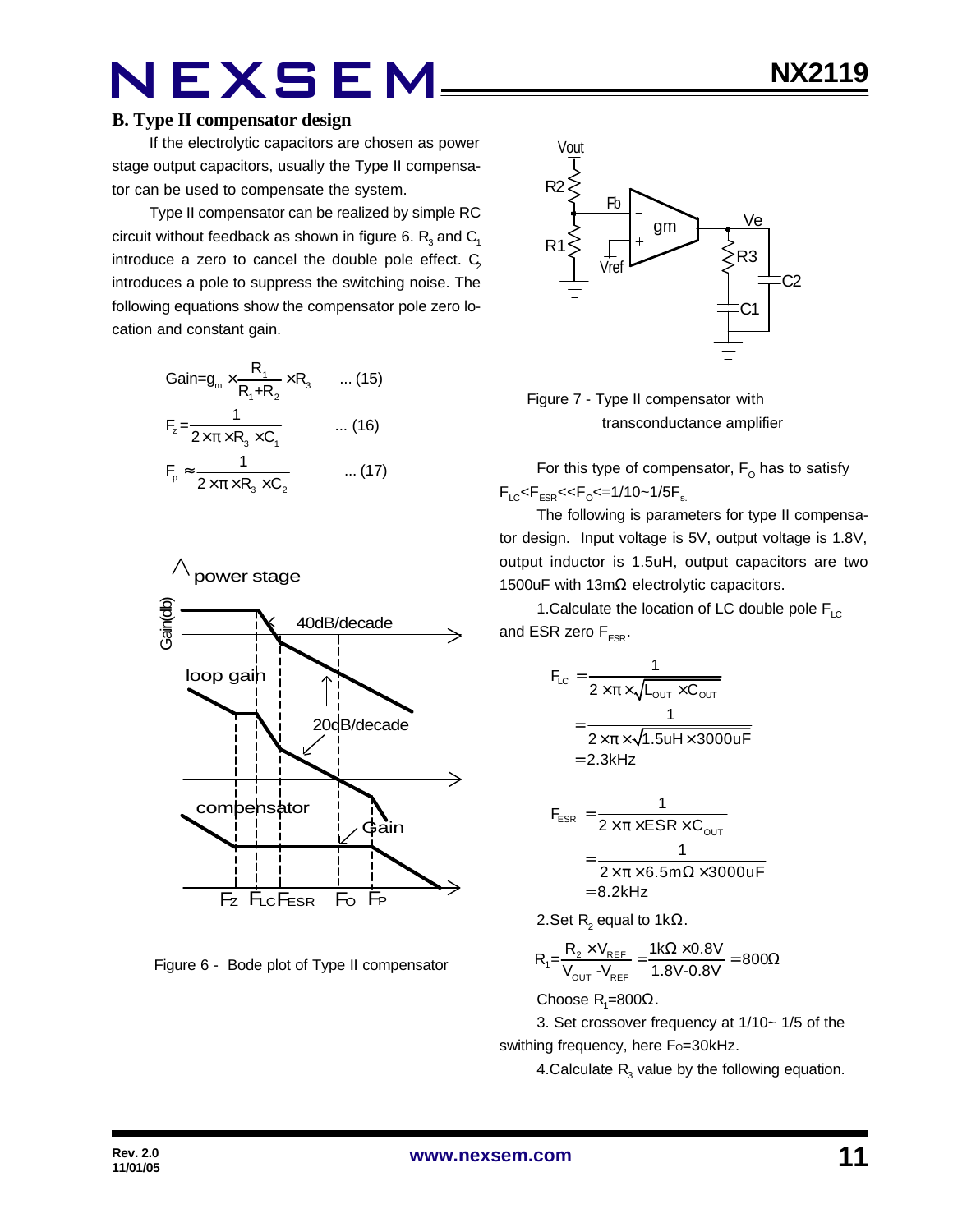4.Calculate  $R_{3}$  value by the following equation.

$$
R_{3} = \frac{V_{\text{osc}}}{V_{\text{in}}} \times \frac{2 \times \pi \times F_{\text{o}} \times L}{R_{\text{ESR}}} \times \frac{1}{g_{\text{m}}} \times \frac{V_{\text{OUT}}}{V_{\text{REF}}}
$$
\n
$$
= \frac{1.5V}{5V} \times \frac{2 \times \pi \times 30 \text{kHz} \times 1.5 \text{uH}}{6.5 \text{m}\Omega} \times \frac{1}{2.0 \text{mA/V}}
$$
\n
$$
\times \frac{1.8V}{0.8V}
$$
\n=14.6k $\Omega$ 

Choose  $R_3 = 14.7k\Omega$ .

5. Calculate  $\mathsf{C}_\mathsf{1}$  by setting compensator zero  $\mathsf{F}_\mathsf{Z}$ at 75% of the LC double pole.

$$
C_1 = \frac{1}{2 \times \pi \times R_3 \times F_z}
$$
  
= 
$$
\frac{1}{2 \times \pi \times 14.7 k\Omega \times 0.75 \times 2.3 kHz}
$$
  
= 6.3nF

Choose  $\mathrm{C}_\text{\tiny{1}}$ =6.8nF.

6. Calculate  $\mathsf{C}_\text{2}$  by setting compensator pole  $\mathrm{F}_{\text{p}}$ at half the swithing frequency.

$$
C_2 = \frac{1}{\pi \times R_3 \times F_s}
$$
  
= 
$$
\frac{1}{p \times 14.7k\Omega \times 300kHz}
$$
  
= 72pF

Choose  $\mathrm{C}_\text{\tiny{1}}$ =68pF.

#### **Output Voltage Calculation**

Output voltage is set by reference voltage and external voltage divider. The reference voltage is fixed at 0.8V. The divider consists of two ratioed resistors so that the output voltage applied at the Fb pin is 0.8V when the output voltage is at the desired value. The following equation and picture show the relationship between  $V_{\text{OUT}}$ ,  $V_{\text{REF}}$  and voltage divider.

$$
R_{1} = \frac{R_{2} \times V_{REF}}{V_{OUT} - V_{REF}} \qquad ...(18)
$$

where  $R<sub>2</sub>$  is part of the compensator, and the value of R<sub>1</sub> value can be set by voltage divider.

See compensator design for  $\mathsf{R}_{\mathsf{1}}$  and  $\mathsf{R}_{\mathsf{2}}$  selection.



Figure 8 - Voltage divider

#### **Input Capacitor Selection**

Input capacitors are usually a mix of high frequency ceramic capacitors and bulk capacitors. Ceramic capacitors bypass the high frequency noise, and bulk capacitors supply switching current to the MOSFETs. Usually 1uF ceramic capacitor is chosen to decouple the high frequency noise.The bulk input capacitors are decided by voltage rating and RMS current rating. The RMS current in the input capacitors can be calculated as:

$$
I_{RMS} = I_{OUT} \times \sqrt{D} \times \sqrt{1 - D}
$$
  

$$
D = \frac{V_{OUT}}{V_{IN}}
$$
...(19)

VIN = 5V, Vout=1.8V, Iout=9A, using equation (19), the result of input RMS current is 4.3A.

For higher efficiency, low ESR capacitors are recommended. One Sanyo OS-CON 16SP270M 16V 270uF 18mΩ with 4.4A RMS rating are chosen as input bulk capacitors.

#### **Power MOSFETs Selection**

The power stage requires two N-Channel power MOSFETs. The selection of MOSFETs is based on maximum drain source voltage, gate source voltage, maximum current rating, MOSFET on resistance and power dissipation. The main consideration is the power loss contribution of MOSFETs to the overall converter efficiency. In this design example, two IRFR3709Z are used. They have the following parameters:  $V_{DS}=30V, R_{DSON}$ =6.5m $\Omega$ , $\mathsf{Q}_{\mathsf{GATE}}$  =17nC.

 There are two factors causing the MOSFET power loss:conduction loss, switching loss.

Conduction loss is simply defined as: